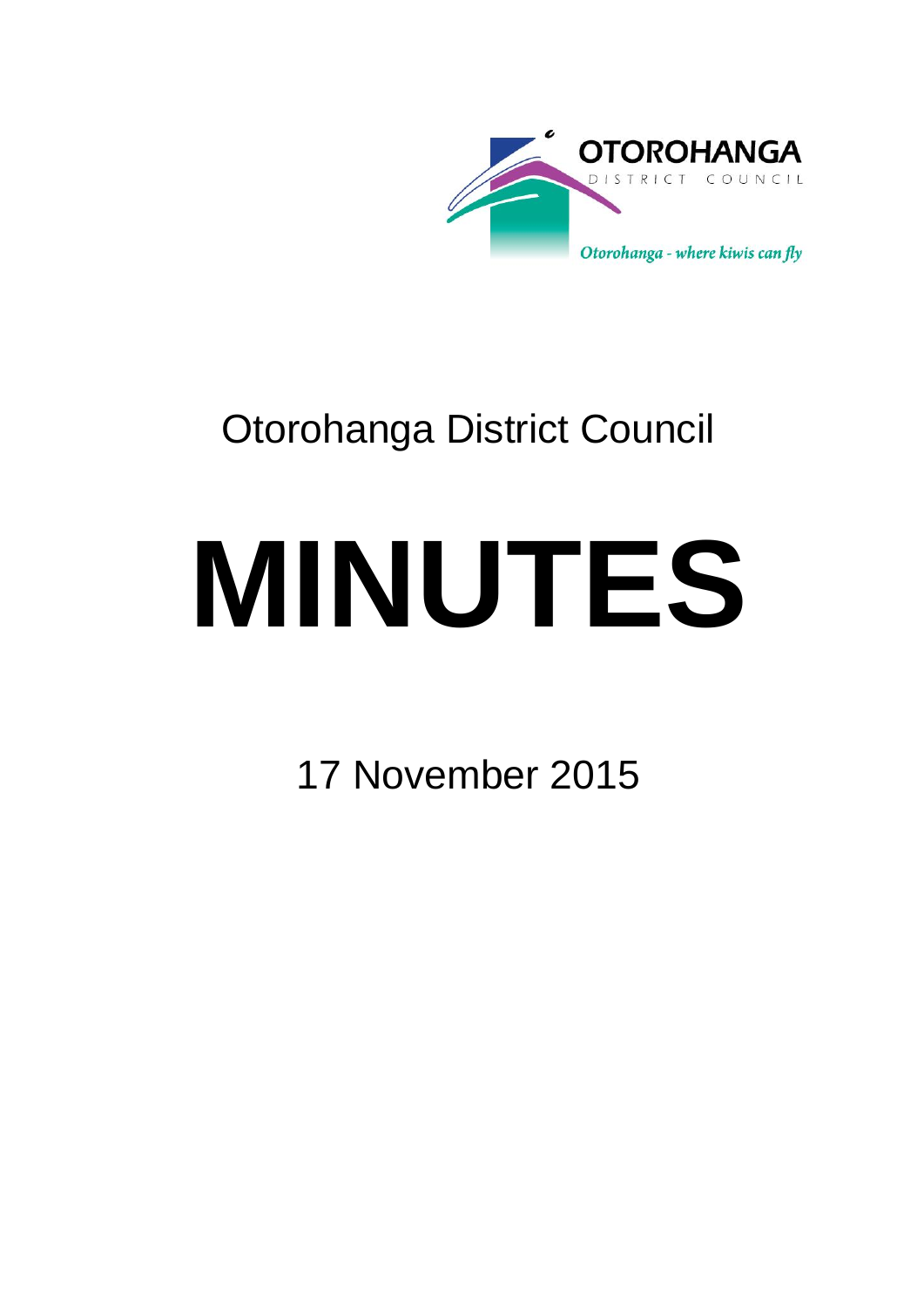#### **OTOROHANGA DISTRICT COUNCIL**

17 November 2015

Minutes of an ordinary meeting of the Otorohanga District Council held in the Council Chambers, Maniapoto St, Otorohanga on Tuesday 17 November 2015 commencing at 10.03am.

### **MINUTES**

Minutes are unconfirmed and subject to amendment at the next meeting of Council.

#### **ORDER OF BUSINESS:**

| <b>ITEM</b>                                       | <b>PRECIS</b>                                                                    | <b>PAGE</b>    |
|---------------------------------------------------|----------------------------------------------------------------------------------|----------------|
| <b>PRESENT</b>                                    |                                                                                  | 1              |
| IN ATTENDANCE                                     |                                                                                  |                |
| <b>APOLOGIES</b>                                  |                                                                                  | 1              |
| <b>OPENING PRAYER</b>                             |                                                                                  |                |
| <b>ITEMS TO BE CONSIDERED IN GENERAL BUSINESS</b> |                                                                                  |                |
| CONFIRMATION OF MINUTES - 20 OCTOBER 2015         |                                                                                  |                |
| REPORTS                                           |                                                                                  | 1              |
| Item $254$                                        | FEES & CHARGES FOOD ACT 2014                                                     | 1              |
| Item 255                                          | ANIMAL CONTROL OFFICERS REPORT FOR JULY TO SEPTEMBER 2015                        | 2              |
| Item $256$                                        | DRAFT MANAGEMENT ACCOUNTS FOR THE PERIOD ENDING 30<br>SEPTEMBER 2015             | $\overline{2}$ |
| Item $257$                                        | KING COUNTRY ENERGY SHARE OFFER                                                  | 3              |
| Item $263$                                        | TE KUITI INDOOR SPORTS HUB                                                       | 3              |
| Item 258                                          | ROUTINE ENGINEERING REPORT FOR THE PERIOD AUGUST -<br>OCTOBER 2015               | 4              |
| Item $259$                                        | SPORT NZ RURAL TRAVEL FUND                                                       | 5              |
| Item $260$                                        | ODC PROPOSED SCHEDULE OF MEETINGS FOR JANUARY TO<br>SEPTEMBER 2016               | 6              |
| Item $261$                                        | ODC MATTERS REFERRED FROM 20 OCTOBER 2015                                        | 6              |
| <b>GENERAL</b>                                    |                                                                                  | $\overline{7}$ |
| Item $264$                                        | <b>AWARDING OF CONTRACTS</b>                                                     | 7              |
| <b>MOTION TO EXCLUDE THE PUBLIC</b>               |                                                                                  |                |
| Item 262                                          | OBJECTION TO MENACING DOG CLASSIFICATION ON KARMA AND OTO<br><b>CONFIDENTIAL</b> |                |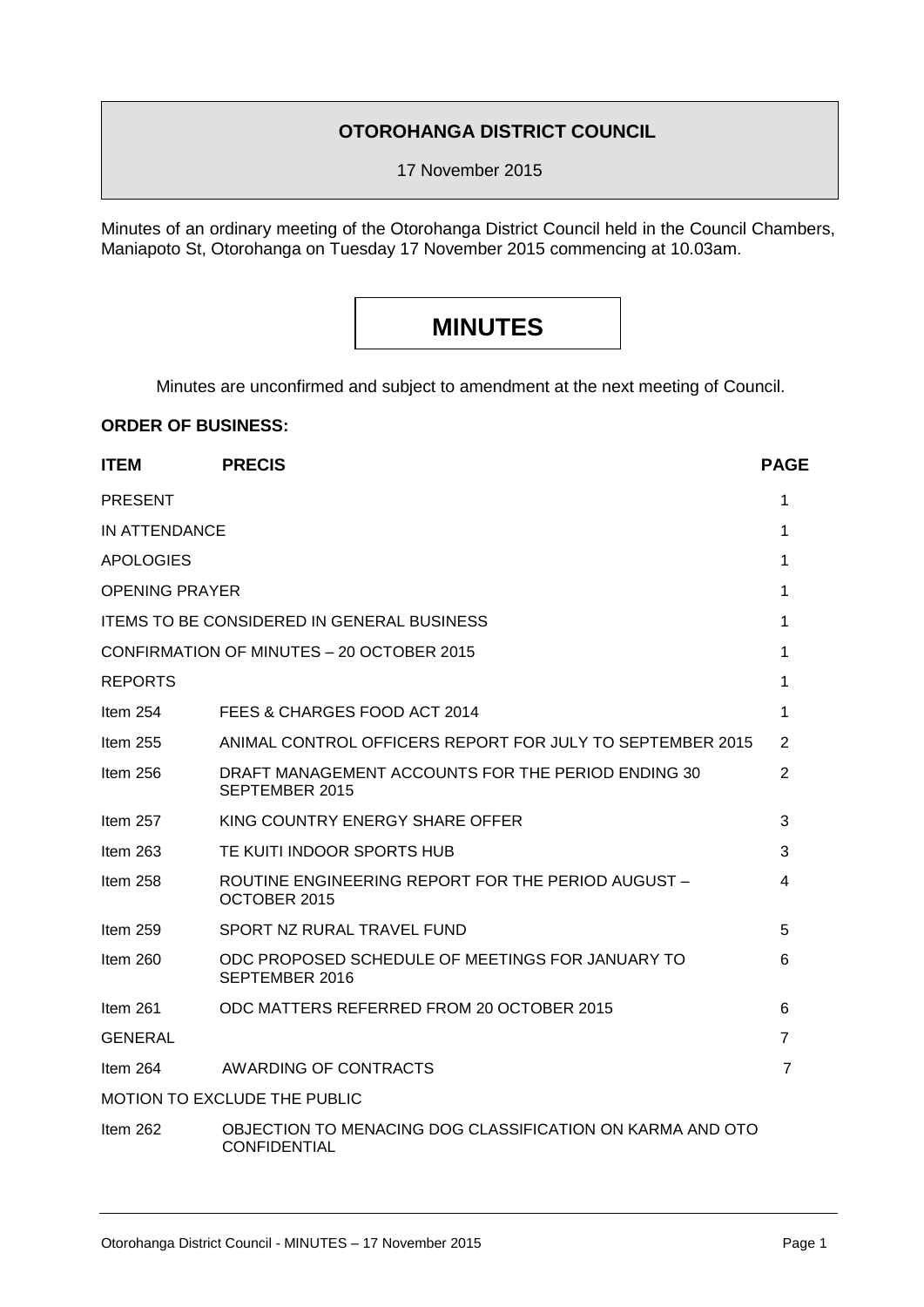#### **PRESENT**

Mr MM Baxter (Mayor), Crs, RA Klos, RM Johnson, KC Phillips, DM Pilkington (Deputy Mayor), RJ Prescott, PD Tindle and AJ Williams.

#### **IN ATTENDANCE**

Messrs DC Clibbery (Chief Executive), GD Bunn (Finance & Administration Manager), AR Loe (Environmental Services Manager), RH Brady (Engineering Manager) and CA Tutty (Governance Supervisor).

#### **OPENING PRAYER**

Cr Klos read the Opening Prayer.

His Worship declared the meeting open and welcomed those present.

#### **ITEMS TO BE CONSIDERED IN GENERAL BUSINESS**

**Resolved** that discussion be held on the suggestion that all Council tenders be advertised in the local newspaper, which may require a resolution.

#### **His Worship / Cr Prescott**

#### **CONFIRMATION OF MINUTES – 20 OCTOBER 2015**

**Resolved** that the minutes of the meeting of the Otorohanga District Council held on 20 October 2015, as previously circulated, be approved as a true and correct record of that meeting.

#### **Cr Pilkington / His Worship**

#### **MATTERS ARISING**

#### **POUEWE STREET WALKWAY**

Cr Pilkington reported that following a public meeting held on 31 October 2015 support from the community was not received to meet the financial shortfall for the proposal. She advised that alternatives were raised however, the Kawhia Community Board has not had an opportunity to discuss these.

Cr Klos suggested whether Council could have a discussion on issues relating to Kawhia, the value of the proposed Pouewe Street walkway to the community and opportunities in making Kawhia a destination.

Cr Williams referred to page 6 of the minutes, in particular the item relating to the North King Country Development Trust (NKCDT) and advised that the area of the Trust covers the old Waitomo Electric Power Board area, this now being the **northern part** of The Lines Company area.

#### **REPORTS**

#### **Item 254 FEES & CHARGES FOOD ACT 2014**

#### **Discussion**

The Environmental Services Manager summarised his report advising that the provisions of the Food Act 2014 for certain food premises commence on 1 March 2016. He said the fees set under the provisions of the previous legislation are no longer applicable and a new schedule of Fees & Charges pursuant to the new Act must be adopted.

The Environmental Services Manager advised that following discussion with neighbouring Councils, questions have been raised as to whether it is necessary to go through the proposed consultation process. He said this is a complicated process and suggested that Council stay with a system of set charges. The Environmental Services Manager advised that Council only has a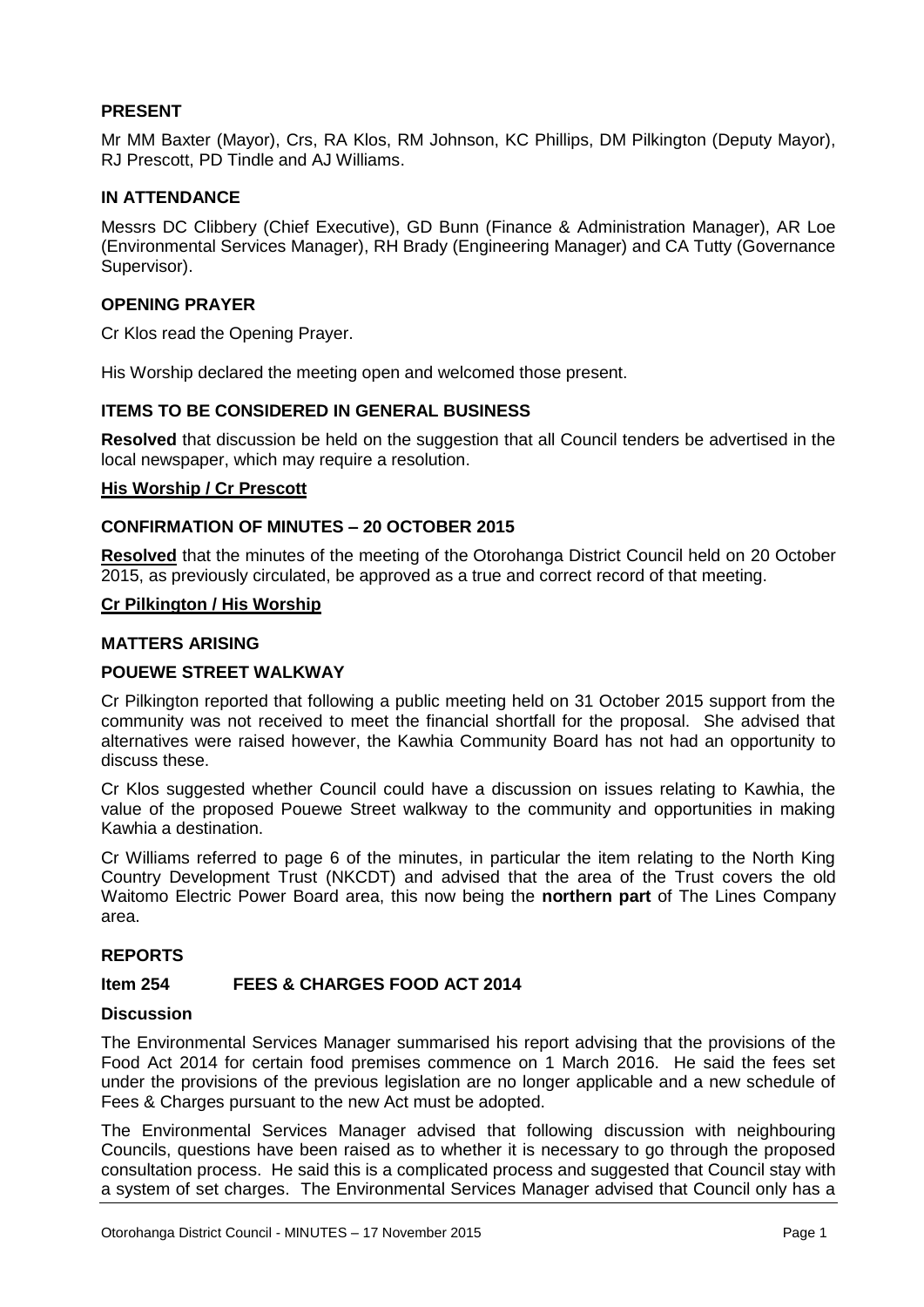part-time Health Officer and that it would be desirable for her to concentrate on settling in the proposed standardised templates. He expressed the opinion that it may be premature to introduce a user-pays fees system. Should new fees be introduced the average fee incurred by an applicant would be between \$600-\$800. The Environmental Services Manager believed few applications would be received during the period March to June 2016 and stated that perhaps these fees could be waived until new fees are introduced from the end of the financial year. He said the introduction of the new Act is a huge leap for small businesses to manage. His Worship said that the intention of the new Act is to make a safer eating environment however, he queried whether cake stalls and the like would be exempt. The Environmental Services Manager replied he understood they would be exempt. Cr Pilkington referred to the proposed consultation period between December and February and advised that this is a difficult period for many. She queried whether this time frame had been extended. The Environmental Services Manager replied that, an extended consultation period was proposed but he now recommended the proposal be deferred. In reply to Cr Klos regarding the support available, the Environmental Services Manager replied that there was initial support at the industry level from NZFPA. This has largely been redirected with the support being given to Council staff which will filter down through the industry.

#### **Resolved**

**That** 

- 1. The report from the Environmental Services Manager be received and,
- 2. The existing fees for food premises be retained for the remainder of this financial year.

#### **Cr Phillips / Cr Johnson**

#### **Item 255 ANIMAL CONTROL OFFICERS REPORT FOR JULY TO SEPTEMBER 2015**

#### **Discussion**

The Environmental Services Manager summarised his report on Dog and Animal Control activities in the District for the period July to September 2015.

The Environmental Services Manager referred to the confidential item attached to today's agenda and advised that this has been postponed until the December meeting of Council.

#### **Resolved**

That the Environmental Services Manager's report on Dog and Animal Control for July to September 2015 be received.

#### **Cr Pilkington / Cr Phillips**

#### **Item 256 DRAFT MANAGEMENT ACCOUNTS FOR THE PERIOD ENDING 30 SEPTEMBER 2015**

#### **Discussion**

The Finance & Administration Manager referred Members to the Draft Management Accounts for the period ended 30 September 2015 and advised that there are no major variances and no issues highlighted for Members to be alarmed at. He asked Members whether they had any questions or queries on the Draft Accounts. Discussion was held on the graphs on page 1 with Cr Klos querying whether it is the intention that these graphs replace a narrative reporting system. The Chief Executive replied that due to the accounts being only for the first quarter of the financial year it is difficult for staff to reach any predictions.

Both Finance and Engineering staff present at the meeting attempted to answer Members questions however, several queries appear to have arisen from the miscoding of Council's expenditure.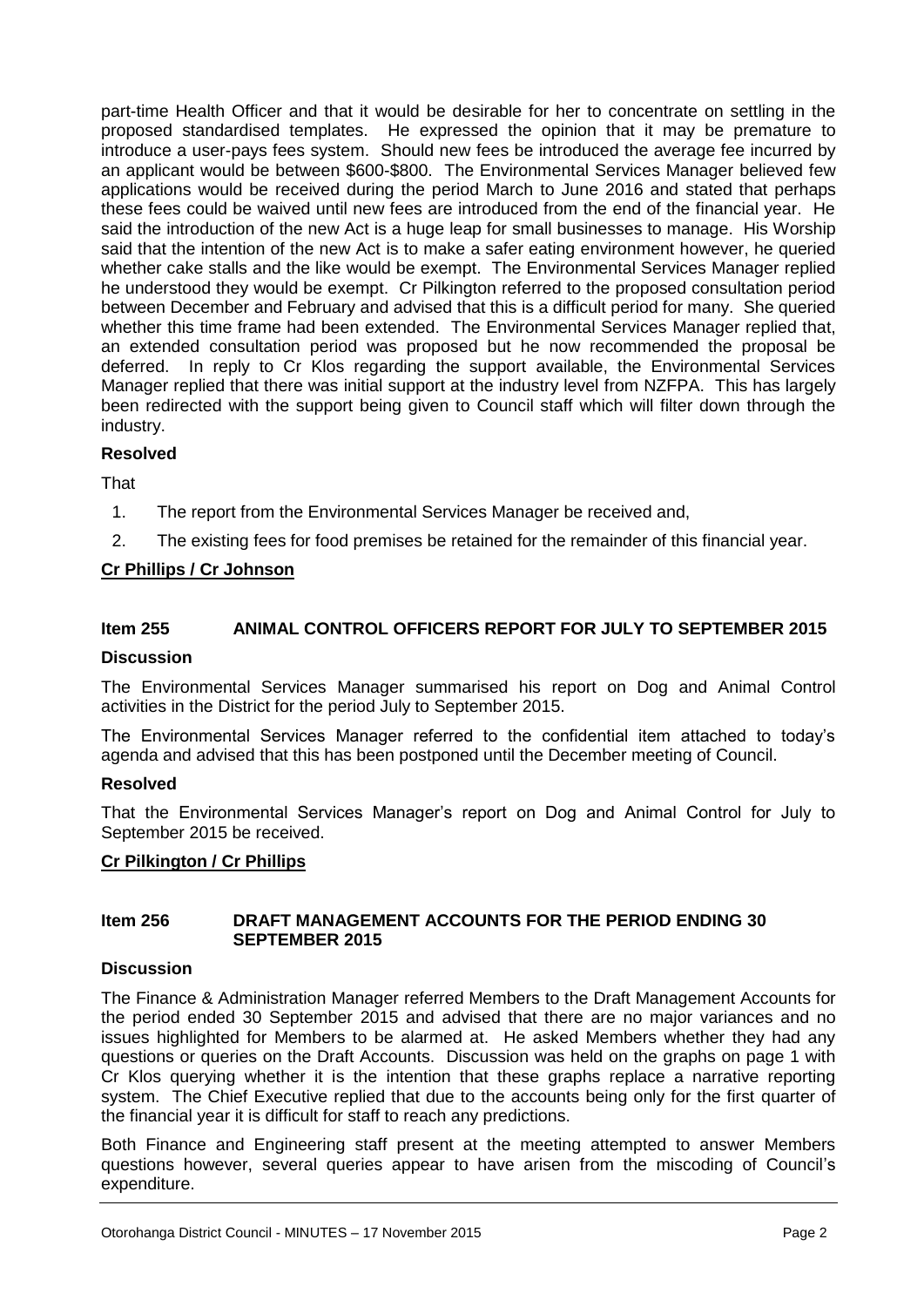#### **Resolved**

That the Draft Management Accounts for the period ended 30 September 2015 be received.

#### **Cr Pilkington / Cr Phillips**

#### **Item 257 KING COUNTRY ENERGY SHARE OFFER**

#### **Discussion**

The Finance and Administration Manager presented the District Accountants' report outlining the proposed full take-over offer from Trustpower of King Country Energy. He said, this allows Council the opportunity to cash-up its shareholding in King County Energy Limited. Cr Pilkington queried whether staff have received further information on how the 2 Tier percentage offer is progressing. The Finance and Administration Manager replied 'No, should Council accept the proposal, it will not know whether it will receive \$4.78 or \$5.00 per share'. The Chief Executive advised that the offer price is very good however, it is uncertain where Trustpower will go in the future. Cr Klos reported that every householder within the area will also be considering this proposal and expressed her opinion that any decision made by Council may influence theirs. Cr Tindle reported that initially the shares cost Council nothing, therefore, unless it has a particular cause to put the money towards, he sees no valid reason to sell the shares at the present time. He agreed with Cr Klos' opinion that any decision made by Council may influence householders.

#### **Resolved**

That Council retains ownership of its current shareholding in King Country Energy Limited.

#### **Cr Tindle / Cr Phillips**

#### **Item 263 TE KUITI INDOOR SPORTS HUB**

Messrs Bruce Maunsell and Bruce Stevens (Principal, Te Kuiti High School) attended the meeting.

Mr Maunsell reported that the key aim of the proposal which will be in line with this Council is - in support of young and old and to plan for the future needs of the District. He said the project is in its infancy however, it is the intention to develop its scope and to obtain buy-in from Council, by seeking support in principle, and to acknowledge that this project will benefit the District. Mr Maunsell confirmed that Council can always withdraw its support in the future.

Mr Maunsell informed members that the project will proceed in one form or other as the Te Kuiti High School needs a new facility. He said many Otorohanga residents already come to Te Kuiti and this will cater for their needs more fully. He said the key stakeholders are the three Councils, Waitomo, Otorohanga and Ruapehu, Sport Waikato and Te Kuiti High School.

Mr Stevens, expressed the schools point of view and advised that a partnership concept has been accepted by the Ministry of Education to develop/replace their existing gymnasium. Mr Stevens reported that discussions had been held and the decision made that a sub-regional approach would be better in order to provide for a wider group of people. He said the research to date has been built around this option and there will be only one opportunity for this to take place. Mr Stevens advised that the school Board is looking at the project very firmly in a community framework. He said consideration is now being given to a business plan and it is important under a North King Country framework to have Councils support, in principle. He said, should the plan not stack up then all parties are able to walk away from the proposal. Mr Stevens advised that a steering committee has been established and that Otorohanga will be part of the leadership of the proposed Trust.

His Worship queried as the Te Kuiti High School will be only one seat on the Trust, will the Ministry of Education have control over the public versus school time allocated for use of the facility. Mr Stevens replied that the school operates 36 weeks per year from 9:00 am to 3:00 pm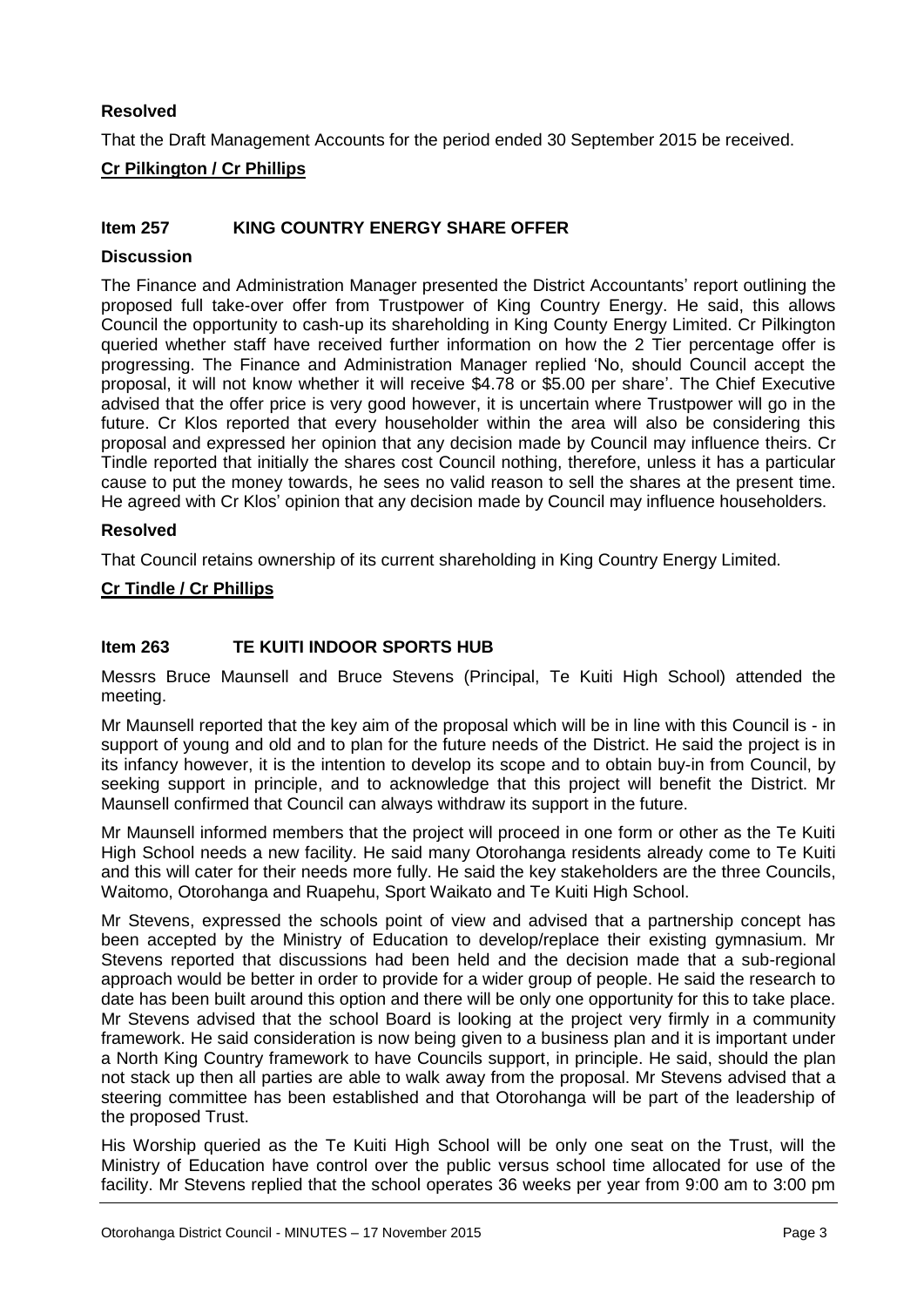therefore they will not be using the facility every hour it is available. He said however, the size of the proposed facility could provide for both school and public activities at the same time. The Ministry of Education will expect to be able to provide what is required under the school curriculum. His Worship then questioned what operating expenses will be incurred and how these are to be funded. He was advised that currently other facilities are being investigated in relation to this issue.

Cr Klos informed the representatives that Otorohanga is a widely spread District and a large number of its residents and rate payers do not focus on Otorohanga. She said the representatives are seeking support from Council which will not benefit a significant number of the District's members. She asked, why should Council support this proposal? Mr Maunsell replied that there is already evidence available that the proposed facility will benefit members of the Otorohanga District. He said there is a number of people already going to Te Kuiti and with the provision of a new facility he can only see this figure increasing. Mr Maunsell advised that he is in no doubt that a new facility in Te Kuiti will provide benefit to Otorohanga residents. In reply to Cr Pilkington, Mr Maunsell advised that the facility will be available during weekends and evenings. In reply to Cr Johnson regarding potential usuage of the facility, Mr Maunsell replied that the following activities have expressed their support - netball, soccer, indoor basketball, volleyball, hockey, fitness centre, basketball and multi-purpose room. His Worship queried what will happen to existing facilities. Mr Maunsell replied that concern has been expressed about these and those affected and outlined the reasons why a new facility to replace these would be desirable. Cr Pilkington referred to the proposed business plan and asked in developing this are the representatives looking for a commitment from the various sporting codes. Cr Pilkington was informed that currently stakeholder consultation is being carried out and that all codes have indicated they will use a new facility. It is therefore necessary to understand and satisfy their needs.

In reply to Cr Phillips regarding the appointment of Trustees, he was informed these will consist of the Otorohanga, Ruapehu and Waitomo District Councils, the Te Kuiti High School Board of Trustees, Sport Waikato, along with a further two community Trustees being appointed. Members were advised that at this point in time only the Te Kuiti High School have confirmed they will be contributing to the project. Cr Tindle queried should support for the project not be forthcoming, what is plan B. He was advised that this will be for a replacement of the school gymnasium. Mr Maunsell informed members that the proposed project has the potential to bring sporting activities to the District which are not currently availalble.

His Worship thanked Messrs Maunsell and Stevens for their presentation.

Cr Pilkington expressed her disappointment in the role of Sport Waikato in this matter.

#### **Resolved**

That the Otorohanga District Council supports, in principle, the investigation into the viability of an indoor sports hub in Te Kuiti.

#### **Mayor / Cr Phillips**

#### **Item 258 ROUTINE ENGINEERING REPORT FOR THE PERIOD AUGUST – OCTOBER 2015**

#### **Discussion**

Road Maintenance Engineer, Mr Lew Pulman, attended the meeting and presented that part of the Engineering Report relating to roading.

#### **Contract 982 - Street Lighting**

Cr Prescott raised the issue that during the dark hours of the winter months the street lights are not coming on until around 6:30 pm thus many areas are in darkness. The Engineer undertook to look into this matter.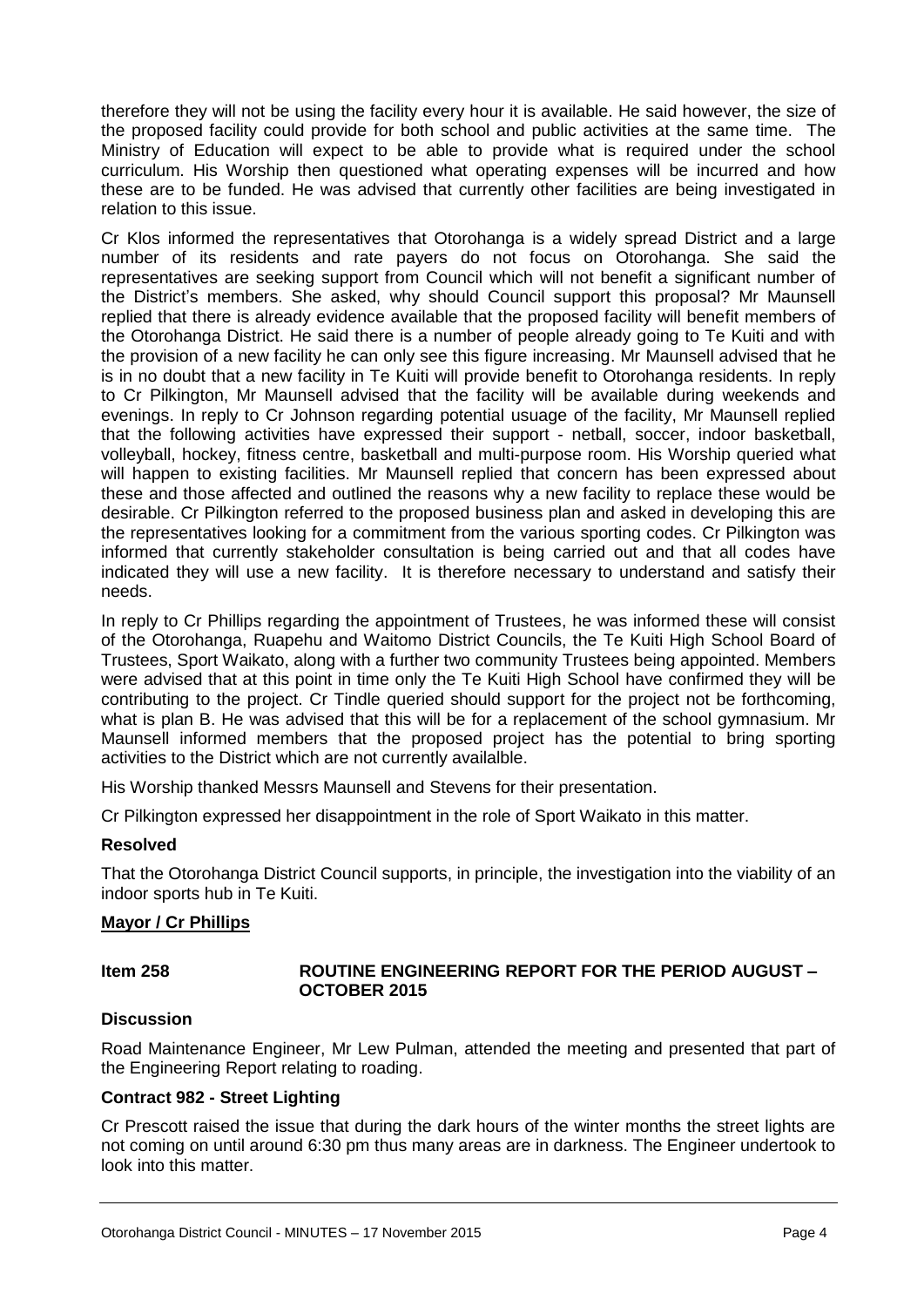#### **Contract 980 - Bulk Metaling**

Members were advised that a contractor can apply to exit from a contract during its final period should it not wish to continue with the contract.

Discussion was held on the Ngutunui and Grierson quarries and members were advised that Downers currently hold the Lease of these which in turn is sub-leased to Swaps. The Chief Executive advised that these Lease agreements have approximately 8 months to run.

#### **Harbour Road Seal Smoothing**

Cr Pilkington referred to the commencement date for the earthworks on the Harbour Road Seal Smoothing programme and queried whether this will be subject to weather conditions. The Engineering Manager replied that an Environmental Plan has yet to be approved. He said it is envisaged that Councils' Contract Engineer will inspect the work twice weekly.

Cr Pilkington raised the issue of corrugations and queried whether a workshop could be held on the options available to improve the re-occurring sites. The Chief Executive replied that an assessment has been carried out however, there is really not a lot wrong with these roads. He said there may be short sections of corrugation however, complaints appeared to be based more on a falling level of tolerance by users. Cr Pilkington said she would like to have discussion with input from roading experts. Cr Klos reported that those people making comment, it is their perception as they feel they are contributing to the District but do not receive anything in return. She said Council cannot ignore these symptoms. His Worship said Council could possibly look at other options available in re-occurring instances.

#### **Project & Designs**

The Engineering Manager continued with the presentation of that part of the report relating to Projects and Design.

#### **Water and Community Services**

It was agreed that this part of the report be taken as read.

#### **Taupaki Rural Water Supply Scheme**

The Chief Executive referred to the proposal that the Ranginui Rural Water Supply Scheme only produces water to a stock supply standard. He said the Taupaki Rural Water Supply Scheme is another which supplies only stock water. The Chief Executive advised that while formally closing Ranginui as a drinking water standard supply, the same could be done to the Taupaki Scheme. He said there are no plans to upgrade this facility or to carry out disinfection procedures. The Chief Executive confirmed that the other rural water supply schemes have extensive use for household water.

#### **Resolved**

That the Routine Engineering report for the period August to October 2015 be received.

#### **His Worship / Cr Phillips**

#### **Item 259 SPORT NZ RURAL TRAVEL FUND**

#### **Discussion**

The Governance Supervisor presented a report on the results of the first round of the 2015/16 year applications.

#### **Resolved**

That the Governance Supervisor's report be received and the grants recommended below be approved –

| Otorohanga Junior Cricket             | \$1500 |
|---------------------------------------|--------|
| Otorohanga Sports Club (Junior Rugby) | \$1000 |
| Hauturu School (Summer sports)        | \$1000 |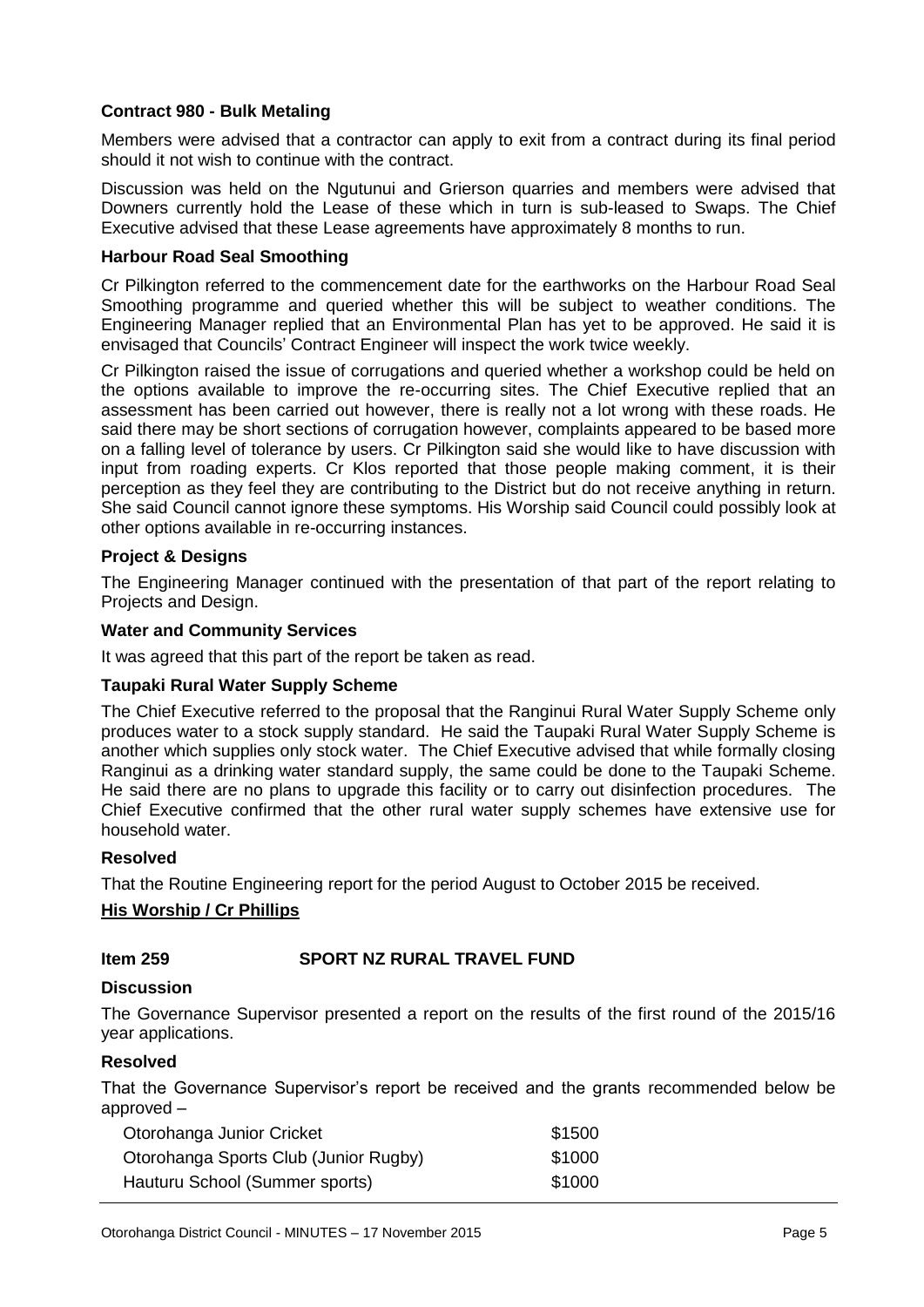| Otorohanga College (Basketball) | \$1000  |
|---------------------------------|---------|
| Otorohanga College (Hockey)     | \$1000  |
| Otorohanga Football Club        | \$500   |
| Ebony Kings Touch Club (Touch)  | \$500   |
| TOTAL                           | \$6,500 |

#### **Cr Pilkington / Cr Tindle**

#### **Item 260 ODC PROPOSED SCHEDULE OF MEETINGS FOR JANUARY TO SEPTEMBER 2016**

#### **Resolved**

That the proposed schedule of ordinary meeting dates for the period January to October 2016 as detailed below, be approved in accordance with Clause 19 of the Seventh Schedule of the Local Government Act 2002.

| <b>Tuesday</b> | 19 January 2016                              |
|----------------|----------------------------------------------|
|                | 16 February 2016                             |
|                | 15 March 2016                                |
|                | 19 April 2016                                |
|                | 17 May 2016                                  |
|                | 21 June 2016                                 |
|                | 19 July 2016                                 |
|                | 16 August 2016                               |
|                | 20 September 2016                            |
|                | 18 October 2016 First meeting of new Council |

Time: **10.00am** unless otherwise indicated on the Agenda.

Venue: Council Chambers

#### **Cr Tindle / Cr Prescott**

#### **Item 261 ODC MATTERS REFERRED FROM 20 OCTOBER 2015**

#### **Discussion**

The Governance Supervisor took Members through Matters Referred.

#### **RURAL HEALTH ALLIANCE**

Cr Prescott referred to an email he had forwarded to Members. Cr Klos advised that this comprised of a Trust Deed for the Rural Health Alliance and indicated it has a small budget. Cr Prescott reported that there are other areas and options covered by alternative organisations. Cr Klos reported that the District Health Board is working on strategies to support farmers throughout the District. Cr Johnson advised that Central Government does contribute by way of a Rural Support Trust administered by MBIE. He said this provides training, awareness and support to farmers. Cr Tindle reported he had looked into the matter of farmers health and does not believe that the organisation in question provides any other help/assistance which is not already available.

It was agreed that this item be deleted from Matters Referred.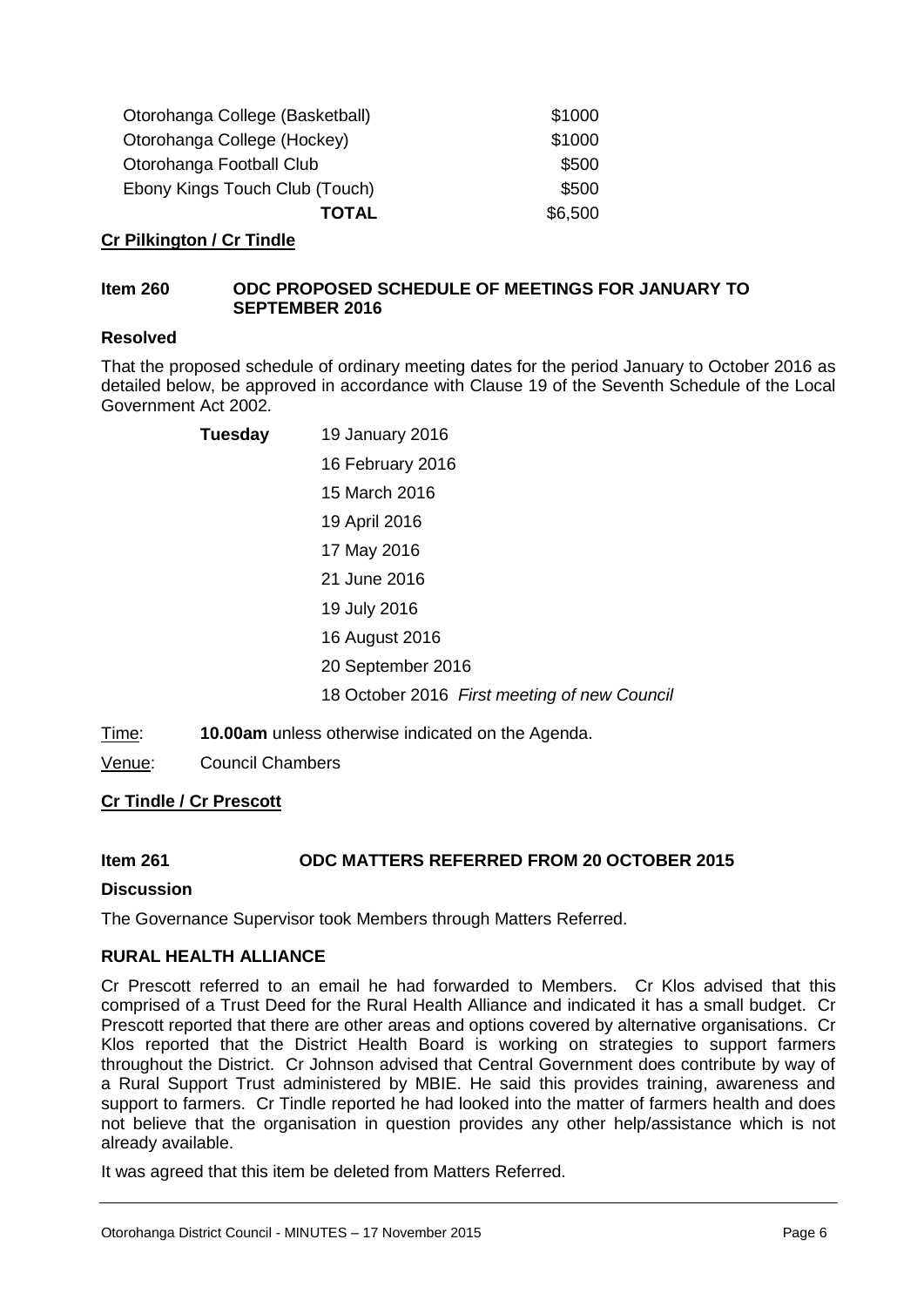#### **COMMUNITY GARDEN COMPETITION**

Cr Klos expressed the opinion there are opportunities available to continue with some form of Garden Competition/ramble District wide. His Worship referred to a recent garden ramble and the Beattie Home Rose Show held last Friday. Following further discussion it was agreed that Cr Klos have discussion with landscape consultant Ms Rosemary Davison on this matter.

#### **GENERAL**

#### **BEATTIE HOME AGM**

Cr Johnson advised that the AGM of Beattie Home is to be held this Thursday, 19 November 2015 at 7.00pm.

#### **Item 264 AWARDING OF CONTRACTS**

Cr Tindle referred to the awarding of Council's contracts and the policy followed in-house. He said tenders for Council's contracts are placed on Council's website if these have not been awarded locally. He queried whether these contracts could be advertised in the local newspaper giving local contractors/businesses the opportunity to tender. His Worship expressed the opinion that any business owner should be proactive and aware of what is going on in their particular field. He said consideration could be given to placing an advertisement highlighting the various contracts up for tender. His Worship felt that locals do not miss out on the opportunity by being 'local' as long as they have the capability and the price is right. Members agreed that there is danger in staff members approaching individual people or businesses to submit a tender. It was agreed that by advertising this would be a safe way for everyone to obtain the information on tenders, mostly importantly local people. The Chief Executive advised that he did not have an issue with placing an advertisement in a local paper as this would not be directed at any one person or business. He said a proposed advert would be very minimal in its content. Cr Pilkington suggested that a list of contracts be advertised directing readers to the website.

#### **Resolved**

That all tenders for Council contracts be advertised in the Waitomo News with minimal detail.

#### **Cr Tindle / Cr Phillips**

#### **FINANCIAL REPORTS**

Cr Tindle requested staff pay more attention to the information supplied in the financial reports prior to them being circulated to Members. He referred to the various queries raised today and felt that these should have been raised and corrected internally prior to being presented at this meeting. Cr Tindle said he has lost faith as to the correctness of the financial information supplied. He referred to the provision of graphs and suggested that staff look at what other Councils do. Cr Tindle felt that although the financial report presented today is for the first quarter of the new financial year, this is just as important as the last quarter. The Finance & Administration Manager advised that the level of detail supplied is far higher than that presented by other Councils.

#### **LUNCHEON ADJOURNMENT**

Council adjourned for lunch at 12.45pm and resumed the meeting at 3.35pm following a workshop on economic strategies.

#### **MENACING DOGS**

Cr Tindle referred to the confidential item regarding menacing dog classification and said he finds it difficult as a Councillor whether to support the staff recommendation or not. Cr Tindle reported that all the information Members receive is a letter from the dog owner and a staff report. He felt that in order to make a meaningful decision more information is required. Cr Tindle referred to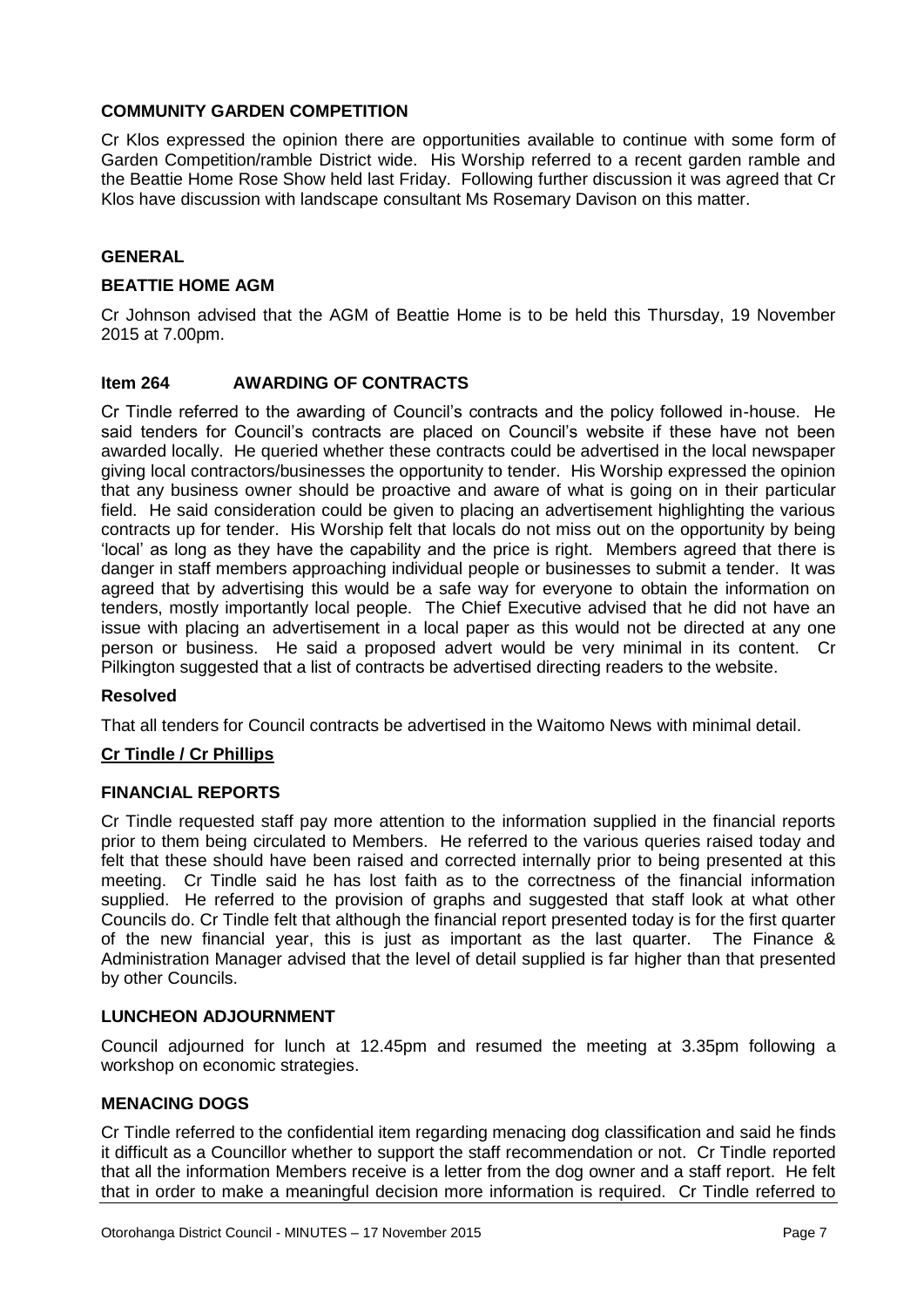the process in-house and expressed concern that one person has the ability to make a call as he/she sees fit. He said he is not comfortable with the information supplied to make a decision. The Environmental Services Manager advised that additional information could have been provided in the report however, in the meantime he provided additional information regarding the confidential item. He advised that to classify a dog as a menacing dog, is a decision based on an observed or reported behavior of the dog concerned. The Environmental Services Manager said Council has a very tight conservative approach to do with behavior and the main concern is that the person making the recommendation is consistent in their decision making. Following further discussion it was agreed the Environmental Services Manager expand on his report to be considered at the next meeting of Council.

#### **BEATTIE HOME ROSE/FLOWER SHOW**

Cr Phillips reported that the Beattie Home Rose/Flower Show was an excellent event which was well attended and a credit to all those involved.

#### **HEALTHY RIVERS**

Cr Pilkington referred to her attendance at a Healthy Rivers meeting along with Cr Klos, the Chief Executive and the Engineering Manager.

Cr Klos reported she had attended a Local Government workshop and Otorohanga meetings on Healthy Rivers. She said she has since talked to a number of farmers who have also attended a presentation by Dairy NZ. Cr Klos referred to the estimated costs placed on farmers in an attempt to clean up the Waikato River. She said those responsible have no idea what this will do to the economic profitability of those farmers. Cr Klos reported that it is proposed that the plan will be in place by the middle of 2016. She said the outcome will depend on the result of the submission process to the Regional Council.

#### **LOCAL GOVERNMENT SECTOR**

Cr Pilkington reported she had attended a Local Government Sector meeting involving economic modeling and encouraged everyone to be well informed of its impact. She referred to a plan change proposed by the Waikato Regional Council.

#### **OTOROHANGA DISTRICT DEVELOPMENT BOARD**

Cr Pilkington reported she has emailed Members her annual report as President of the Otorohanga District Development Board. She reported that the Board supported and provided funding towards the Beattie Home extension.

#### **WEST COAST ZONE MEETING**

Cr Pilkington reported on her attendance at a recent West Coast Zone meeting where Mr R Jolly has been appointed the new Chairperson. She advised that Cr S Kneebone has been reinstated on the West Coast Zone Committee.

#### **KAWHIA SPRING FLING**

Cr Pilkington informed Members of the hugely successful Labour Weekend Kawhia Spring Fling event. She said Kawhia was absolutely buzzing. Cr Pilkington reported that Dr Carole Shepheard was the driving force behind the event along with many passionate people.

#### **BEATTIE HOME MELBOURNE CUB**

Cr Pilkington advised she was one of the judges for the hats worn at the Beattie Home Melbourne Cup event. She said it was a fun time and added to the lovely environment of Beattie Home.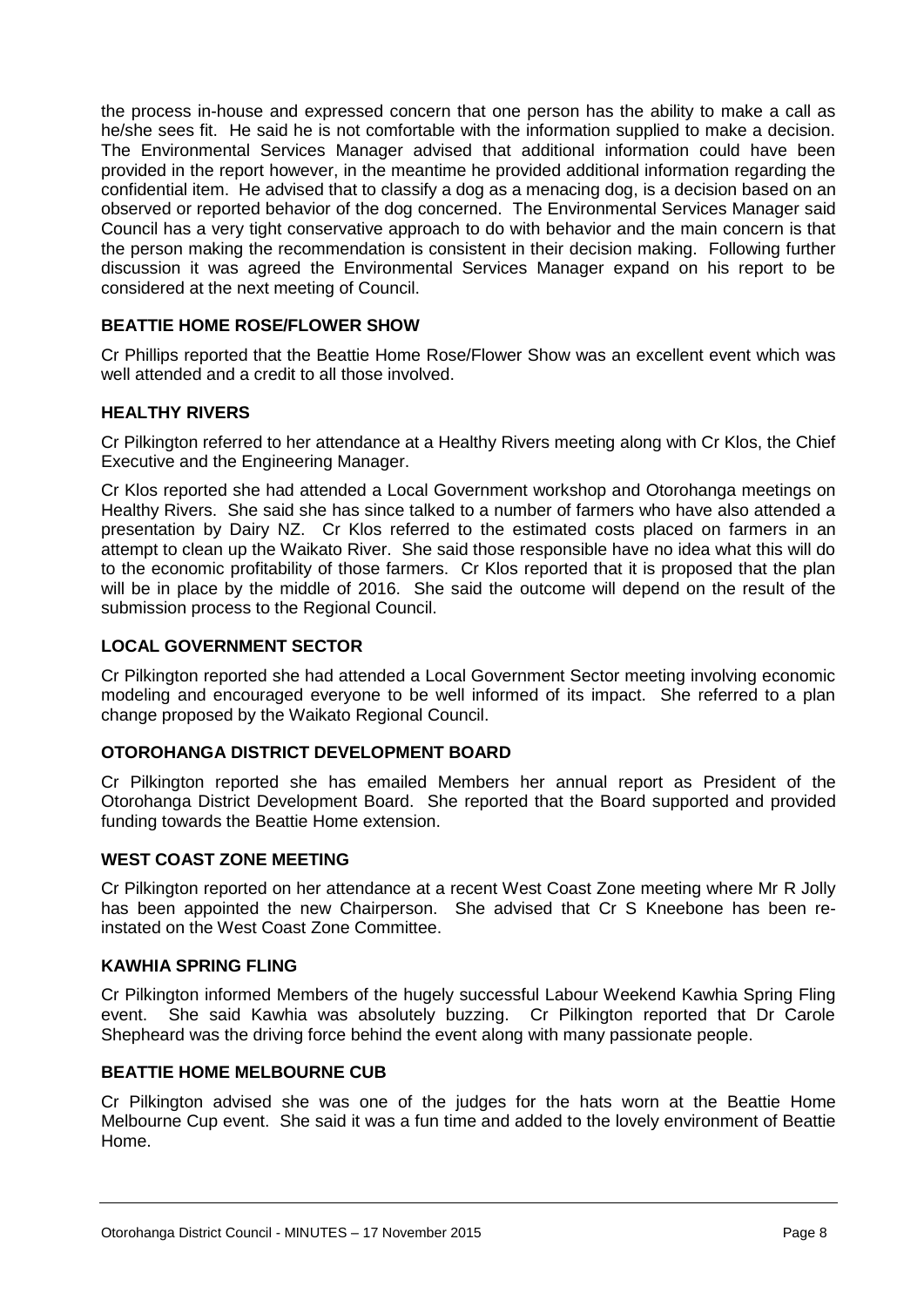#### **TB FREE NZ**

Cr Klos referred to her attendance at a meeting in Ngaroma regarding TB Free NZ and reported that the poisoning of possums has ceased and that a survey will be carried out on pigs to ascertain if TB is increasing. She said discussion was held on Ngaroma establishing its own TB Free area in order to remove the levy currently being charged.

#### **WAIKATO PLAN**

Cr Klos expressed the opinion that this is beginning to progress and encouraged Members to read the information on the website.

#### **KAWHIA POUEWE STREET WALKWAY**

Cr Klos referred to the proposed walkway into Kawhia and queried whether visitors to Kawhia would be the main users. Cr Pilkington replied that the proposed walkway is to go along part of the road side into the Kawhia township however, she said some people have a vision that this will form part of a longer boardwalk. Cr Pilkington reported that approximately 50 percent of those attending the public meeting were holiday home owners. Cr Klos referred to the \$100,000 which Council has agreed to fund towards the project. His Worship advised that a Kawhia Community Board Member was speaking on behalf of the community however, following the public meeting, there is an overall lack of support for the proposal. Cr Pilkington said that even before the financial shortfall was identified she had received comments from the public that they were not in support of the proposal.

Cr Klos expressed the opinion that the Maihiihi area has potential for a future village site.

#### **WAIPAPA TOILET FACILITY**

Cr Klos reported it has been suggested that she approach the Waikato River Trail people regarding the potential installation of a toilet facility at the Waipapa Reserve. Members agreed they are happy for Cr Klos to continue to have discussions with interested parties. It was pointed out however, that vandalism and cleaning of such a facility needs to be taken into account.

#### **DOG REGISTRATION**

The Environmental Services Manager informed Members that online dog registration will be available for the next billing period. He said this process will involve many ratepayers and will link into Council's NCS database.

#### **MAYORAL ACTIVITIES**

His Worship attended the following meetings –

- Mayoral Forum in Karapiro yesterday, Monday 16 November. His Worship commented on the great work undertaken through the Roading Asset Technical Alliance (RATA)
- Rural Provincial meeting in Wellington on 19/20 November
- Mayors Taskforce for Jobs in Wellington on 20 November

His Worship has undertaken to visit workplaces in the District on a regular basis to make himself more visible.

#### **SPORT OTOROHANGA CONCEPT**

The Chief Executive reported he has been engaging with various club representatives regarding an Otorohanga concept. He said the general view has been not to proceed 'boots and all' into any proposal but to quietly work through a process. He said Sport Waikato is keen to appoint a person in the role of Coordinator to pull the various clubs together. The Chief Executive further advised that it is intended to commence with a committee of Council and Sporting Club representatives in order to get clubs together before an independent Trust is established along with a full-time Sport Waikato role.